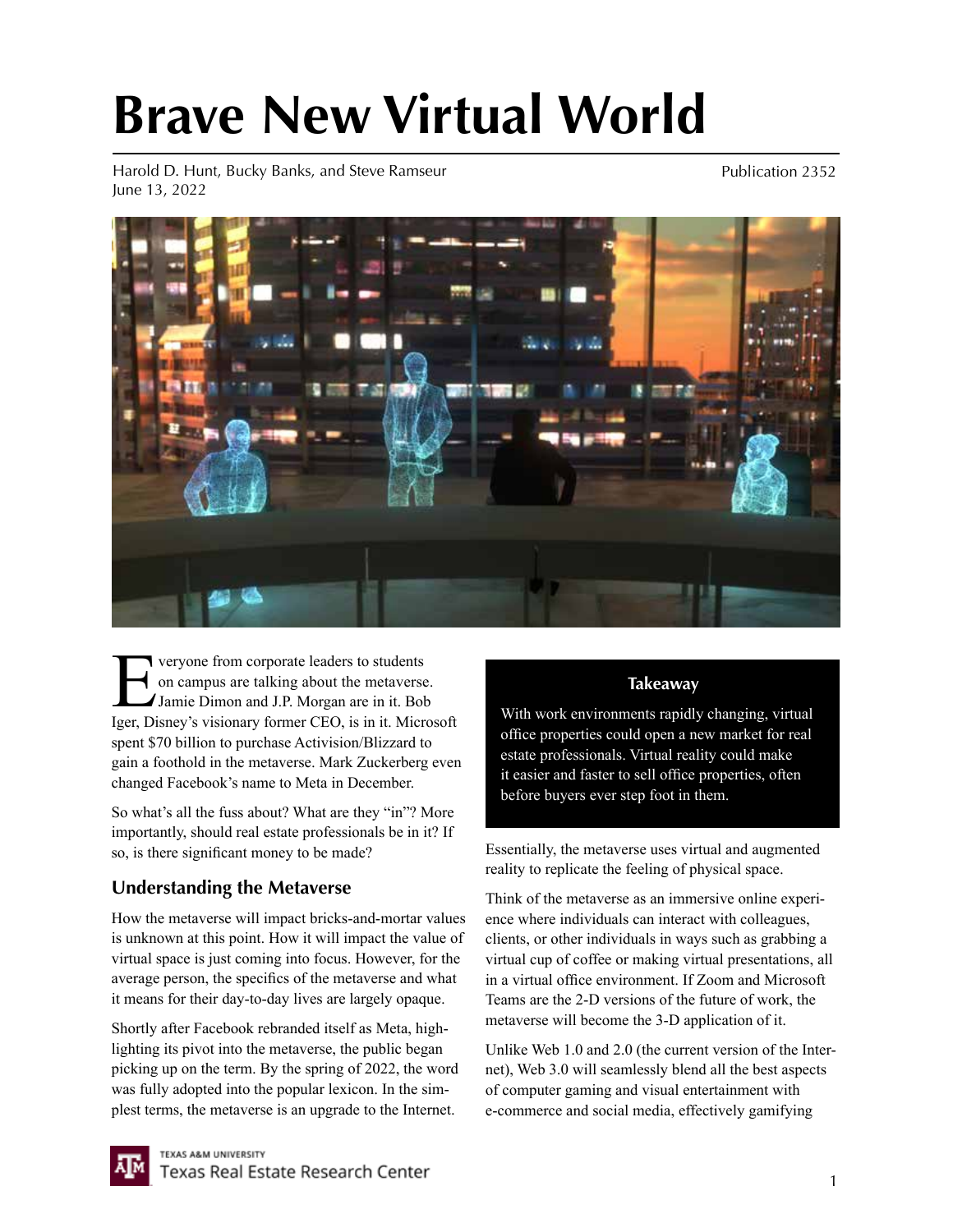the user experience. Visiting a website will go beyond discovering clickable pieces of information to "attending" a cohesive, accessible, and immersive event that puts users inside the virtual environment.

The metaverse will allow the user to superimpose an idealized notion of the world. Individuals can experience a variety of virtual property types, such as office, retail, or even conference space, through idealized and virtually constructed versions of themselves. Barriers to entry are greatly reduced, while metaverse space can be restricted or expanded to suit demand.

### **Why Should Real Estate Professionals Care?**

As discussed in "Flight to Quality: Retaining Talent in the Great Resignation" (use QR code to read it), companies are fighting to retain highquality talent. In relation to office space, post-pandemic worker preferences revealed that up to 100 percent

of a firm's office employees will no longer be coming into the office five days a week. Employers must create a workplace ecosystem that enables employees to select their preferred work environment based on activities and

employee preference. The metaverse adds one more choice at the intersection of where people live, work, and play (see figure).

Imagine a world where corporations have a combination of employees working from home, leased or owned office space, and leased or owned space in the metaverse. Meetings can be scheduled on the employee's preferred platform, whether it be through software applications such as Microsoft Teams or Zoom, at their physical office, or in the metaverse. Such a varied strategy, while helping to control



People Read

**Environment Choice**

**The Metaverse**

**<sup>T</sup>echnolog<sup>y</sup>**

Source: Steve Ramseur

Zoom, MS Teams, VR & AR Tech

will impact an employee's decision to remain or leave a given job. A real estate strategy at the intersection of the built and digital environment that offers choice at the lowest possible cost can contribute to these basic human needs. The metaverse will provide users with a simple plan: added convenience and value.

The greatest appeal to the average consumer or worker is convenience. Some employees will commit to remaining in the office, others will elect to become digital nomads, and still others will work a hybrid of the two. Those working from home may want to incorporate metaverse activity into their week to allow for some social interaction, even if only virtual.

The ability to trade digital space and generate real estate revenues from digital space will also appeal to firms. While companies want to put their best foot forward, they will ultimately consider the cost savings when their best foot forward becomes too expensive.

#### **Making Money in the Metaverse**

**Physical Spa**

HOS, Satellite Ocean

**ce**

Programmers have found new ways to digitize everything from music and correspondence to social interactions. The free market has shown that anything can be monetized.

> As these two basic ideas merge, professionals have begun to look for ways to monetize everything digital, including real estate. This is the central premise of the metaverse: any space that people inhabit online can be bought and sold. Unlike the built environment, which is finite, the metaverse has the potential to become a much larger market. This means more potential sales revenue for real estate professionals.

Another way the metaverse can assist real estate professionals is by providing a listing platform where potential buyers and tenants

costs, will empower self-management, which has proven to be essential for employee satisfaction.

Work that facilitates connection and a sense of belonging, while providing workers with purpose and meaning, can explore real property virtually from an immersive, realistic perspective.

The easiest way to guarantee a property trades is to increase the number of eyes on the property. However,